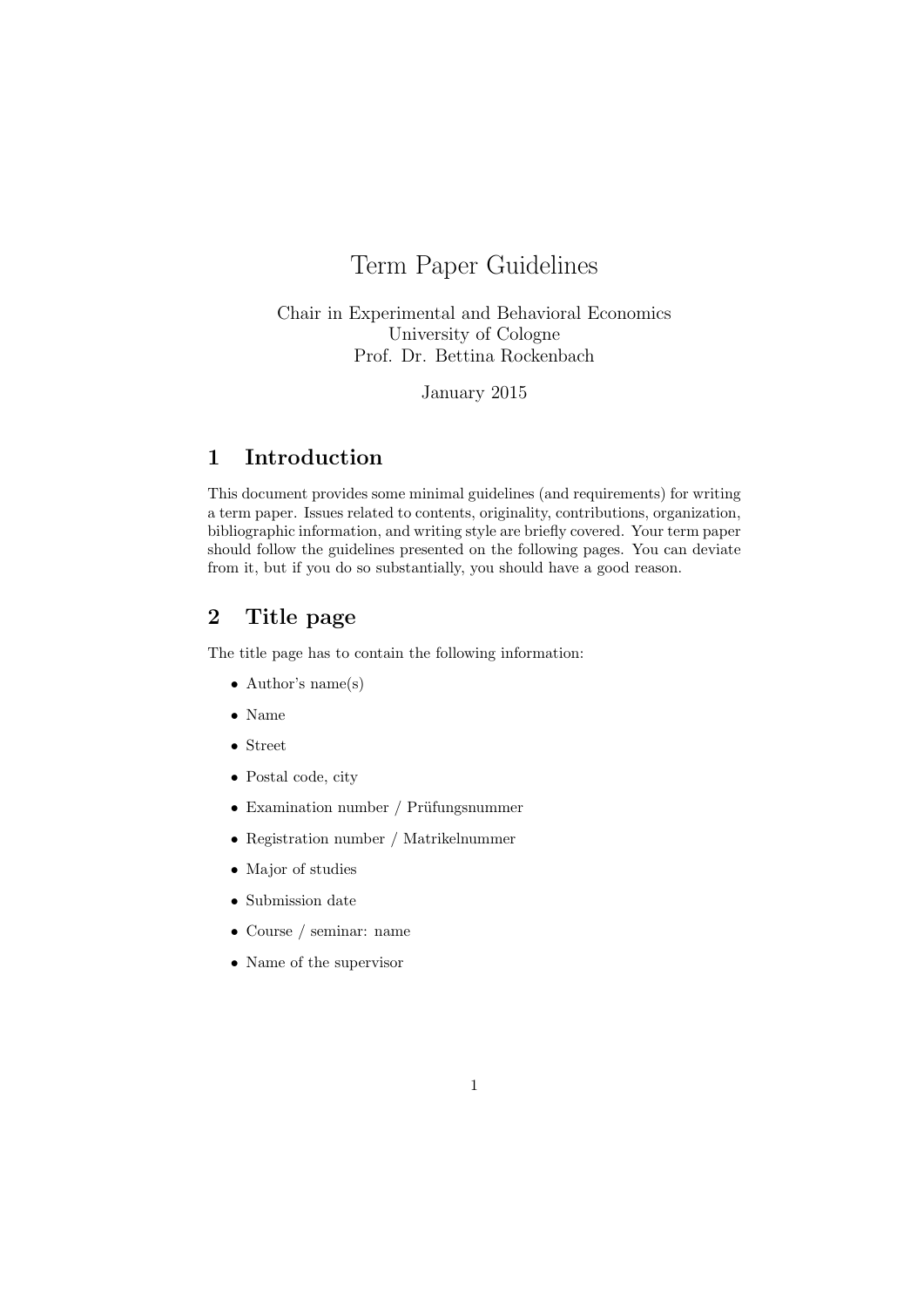# 3 Page layout and format

- Font: Times New Roman
- Line spacing: 1.5
- Font size: 12pt
- Margins: min. 3 cm
- Printing: single-sided
- Footnotes: at the bottom of the same page, continuous footnote numbering (10pt)
- Page number: bottom of the page
- Please justify text on both sides and use automatic hyphenation
- Please check spelling and punctuation as well as the completeness of the paper before submitting!

# 4 Structure of the paper

The paper should be organized as follows:

- Title Page
- Table of Contents
- List of Abbreviations (if applicable)
- List of Tables / Figures (if applicable)
- Main Part
- Appendix (if applicable)
- References

### 5 Footnotes and citations

In scientific writing, it is of utmost importance that you cite all sources and make clear which thoughts are not formed independently and originate from previous works. Documentation as well as author's marginal notes that do not directly relate to the topic should be placed in footnotes at the bottom of the same page. All indications of the footnotes are to be marked in the text with superscript numbers. The footnotes should be separated from the main text with a hyphen.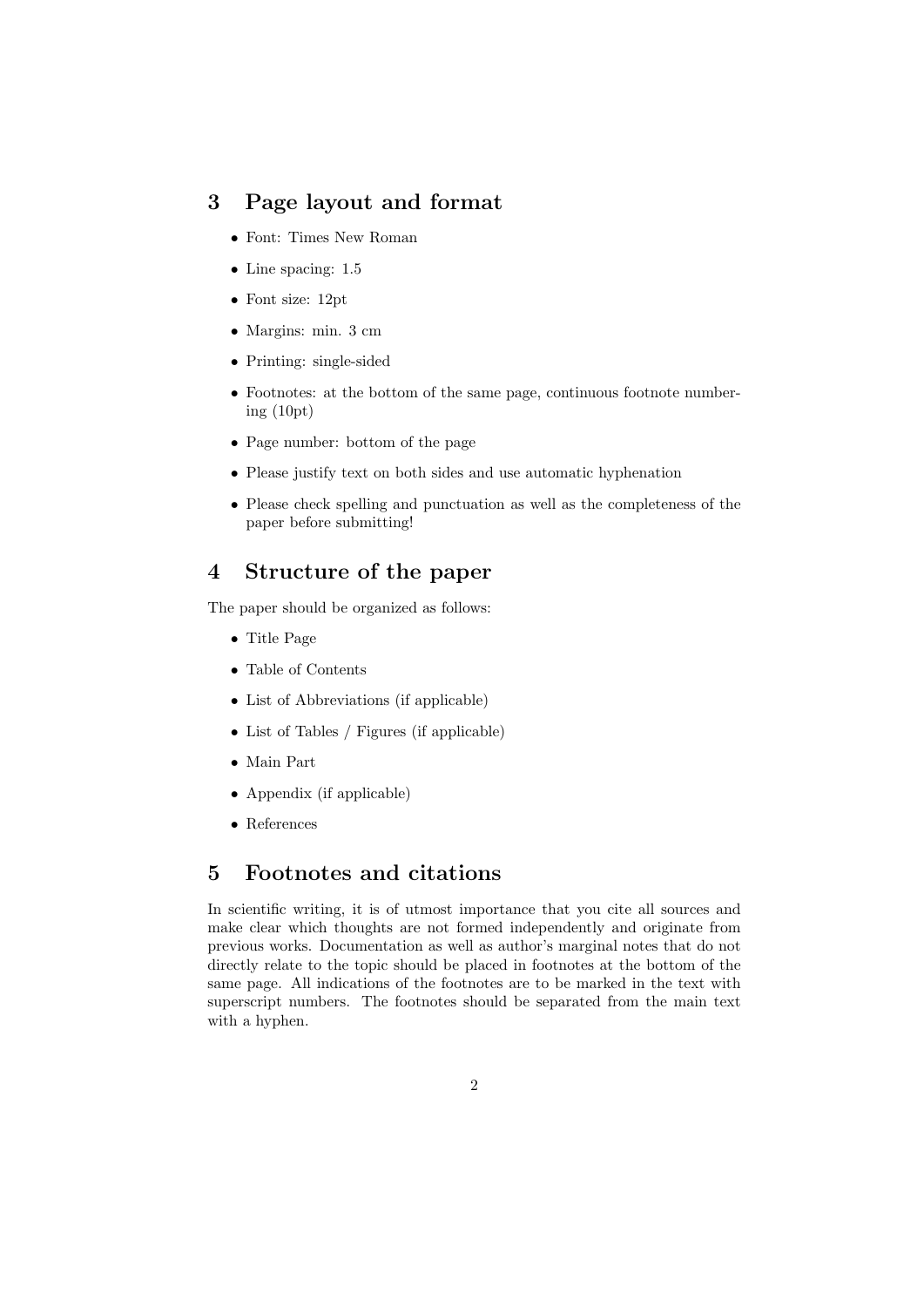#### 5.1 Direct quotation

#### Example: Nash (1950a, p. 35)

Direct quotes should be used scarcely and should not be longer than two or three sentences. If necessary, longer quotes should be indented and written with single line spacing. However, you are strongly advised to reflect the meaning of longer quotes in your own words (indirect quotation). In principle you should cite an original source and only if it is not accessible you are allowed to cite a secondary source. In such a case, you should refer to the original source and this should be supplemented with "after" and the indication of the place the reader can find the quote in a secondary source. If you refer to several works of the same  $\text{author(s)}$  from the same year, works should be labeled with a, b, etc., e.g. Nash (1950a, p. 23). Literal quotes should be marked with quotation marks. A quote needs to be identical to the text in the original sources. Any changes and omissions should be marked.

- Omissions are to be marked with square brackets: "text [. . . ] text".
- Your additions within a quote are also to be marked with square brackets, e.g. "text [your comment, e.g. verb] text".

#### 5.2 Paraphrasing (indirect quotation)

#### Example: see Nash (1950a)

If you are referring to an idea from another work but NOT directly quoting the material, or making reference to an entire book, article or other work, you only have to make reference to the author and year of publication and not the page number in your in-text reference. When you summarize or paraphrase someone else's information in several sentences or more, technically, citation rules (e.g.) demand that your reader knows what information you got from another author and where you start using it. Thus, a citation at the end of the paragraph is not sufficient and is considered plagiarism of this passage. To avoid this, introduce the source you are paraphrasing at the beginning of the paragraph and then refer back to the source to indicate that you are still using the same source.

### 6 Reference list

All sources cited in the text should appear in the reference list sorted in alphabetical order by the name of the first author. Please note the following standards of formatting the entries:

- Books: see Muthoo (1999)
- Journal articles: see Güth, Schmittberger und Schwarze (1982)
- Articles in collections: see Thomson (2002) (Collections do not need to be listed extra)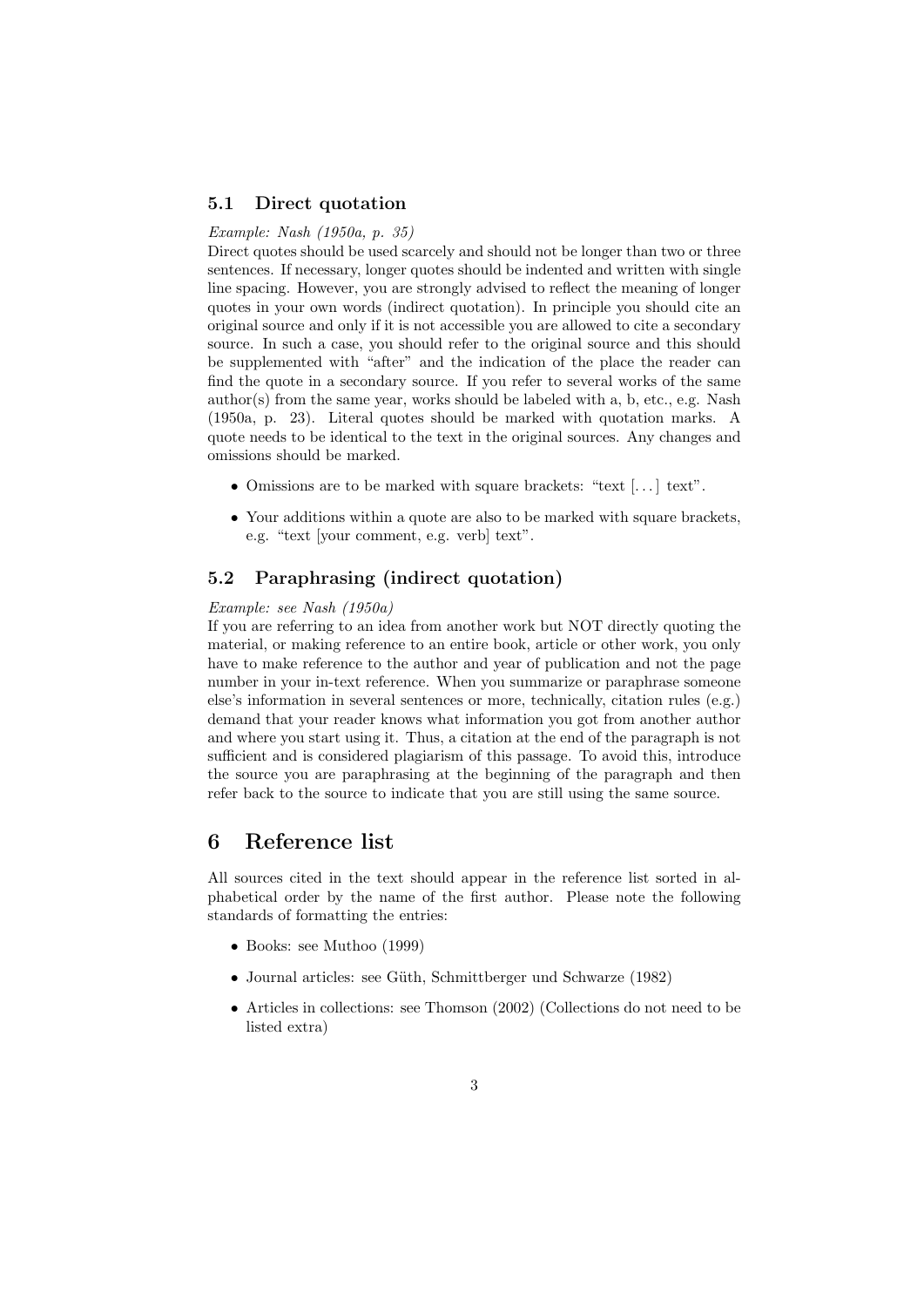• Internet: complete address of the website and the access date.

Note: Doubtful sources, e.g. Wikipedia or tabloid press, are not citable.

### References

Güth, W., Schmittberger, R. and Schwarze, B. (1982). An experimental analysis of ultimatum bargaining. Journal of Economic Behavior & Organization, 3 (4), 367- 388.

Muthoo, A. (1999). Bargaining Theory with Applications. Cambridge: Cambridge University Press.

Nash, J. F. (1950a). The bargaining problem. Econometrica, 18 (2), 155-162.

Nash, J. F. (1950b). Non-cooperative games (Unpublished dissertation). Princeton University.

Thomson, W. (2002). Cooperative models of bargaining. In R. J. Aumann und S. Hart (Ed.), Handbook of game theory with economic applications (Vol. 2, S. 1237-1283). Amsterdam: North-Holland.

# 7 Length of the paper and submission

The length of the term paper is announced by the instructor. If the length is given in pages, figures and tables do not count. In general, you should always send an electronic version of your paper to the instructor. If submission of a paper version to the chair office is also required, this will be explicitly announced by the instructor. The electronic version should be titled with your name and the title of the seminar paper.

# 8 Plagiarism / statutory declaration

In your paper, you should also include a statutory declaration against plagiarism.

Hiermit versichere ich an Eides statt, dass ich die vorliegende Arbeit selbstständig und ohne die Benutzung anderer als der angegebenen Hilfsmittel angefertigt habe. Alle Stellen, die wörtlich oder sinngemäß aus veröffentlichten und nicht veröffentlichten Schriften entnommen wurden, sind als solche kenntlich gemacht. Die Arbeit ist in gleicher oder ähnlicher Form oder auszugsweise im Rahmen einer anderen Prüfung noch nicht vorgelegt worden.

Translation: I hereby declare on my honor that this work, has been independently prepared, solely with the support of the listed literature and references,